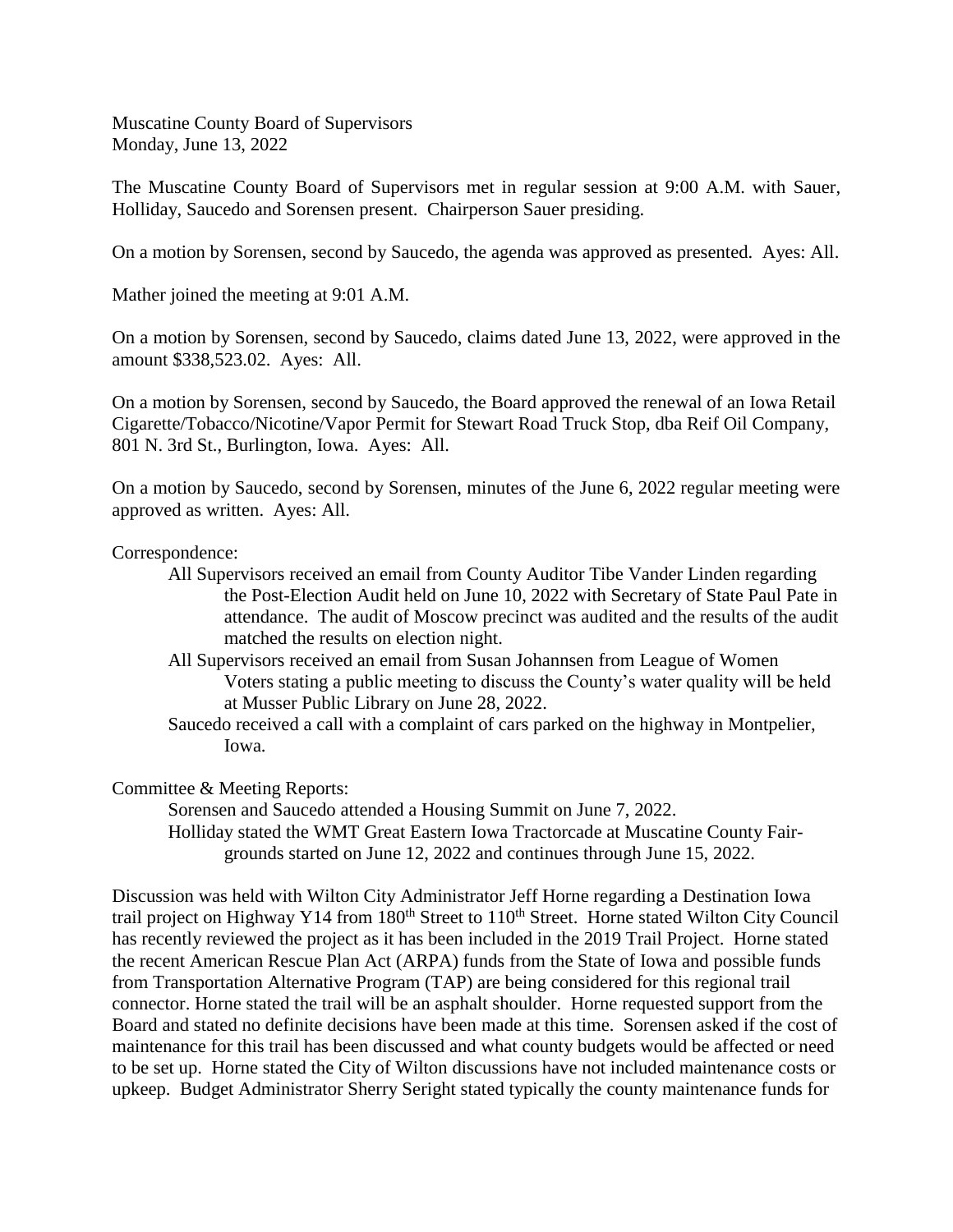this type of project would be set up under the Rural Services budget or the Board can designate another budget. The consensus from the Board was to support the proposed trail project at this time.

Muscatine Police Sergeant John Hesling presented a slideshow on the combined City/County Muscatine Special Operations Response Team (MSORT) established in 2018. Hesling stated MSORT is hands on training to utilize high risk police tactics, resolve hostage situations, sniper incidents and negotiations. The MSORT team is part of the National Tactical Officers Association (NTOA) and is Tier 2 Qualified. MSORT will hold a public demonstration on June 22, 2022 at 1935 Trolley Avenue from 5:30 P.M. to 8:30 P.M.

On a motion by Sorensen, second by Saucedo, the Board approved Resolution #06-13-22-01 Suspending the Collection of Taxes. Roll Call Vote: Ayes: All.

#### **RESOLUTION #06-13-22-01 RESOLUTION SUSPENDING THE COLLECTION OF TAXES**

WHEREAS, notice from the Director of Human Services has been received regarding the eligibility of Cheryl Hooker, Muscatine, Iowa, (the 'recipient') for medical and facility care; and

WHEREAS, as such recipient of such assistance is deemed to be unable to contribute to the public revenue pursuant to Section 427.9, Code of Iowa; and

WHEREAS, the recipient is the owner of property described as follows:

| Address:   | 1015 Kammerer Ct, Muscatine, IA 52761 |
|------------|---------------------------------------|
| Parcel No: | 01560163J                             |
|            | Legal Description: 70AB75421 1975 SKL |
|            | MOBILE HOME 01560163J                 |
|            | 04 GLD, BRO                           |
|            | <b>KAMMERERS</b>                      |

NOW, THEREFORE, BE IT HEREBY RESOLVED by the Muscatine County Board of Supervisors:

- 1. That the County Treasurer is hereby ordered to suspend the collection of all taxes, including special assessments, rates or charges, interest, fees and costs for the current year and those unpaid from prior years. As long as the petitioner is authorized by DHS no interest accrues during suspension but payments can be made.
- 2. If the parcel is sold, passes by bequest or inheritance to any person other than the spouse or minor child of the petitioner, all taxes and special assessments become due and payable by the next semi-annual installment date. Interest at the rate of 1 ½% per month will start on the next delinquency date after the suspended taxes become due.

Passed and approved this 13th day of June, 2022.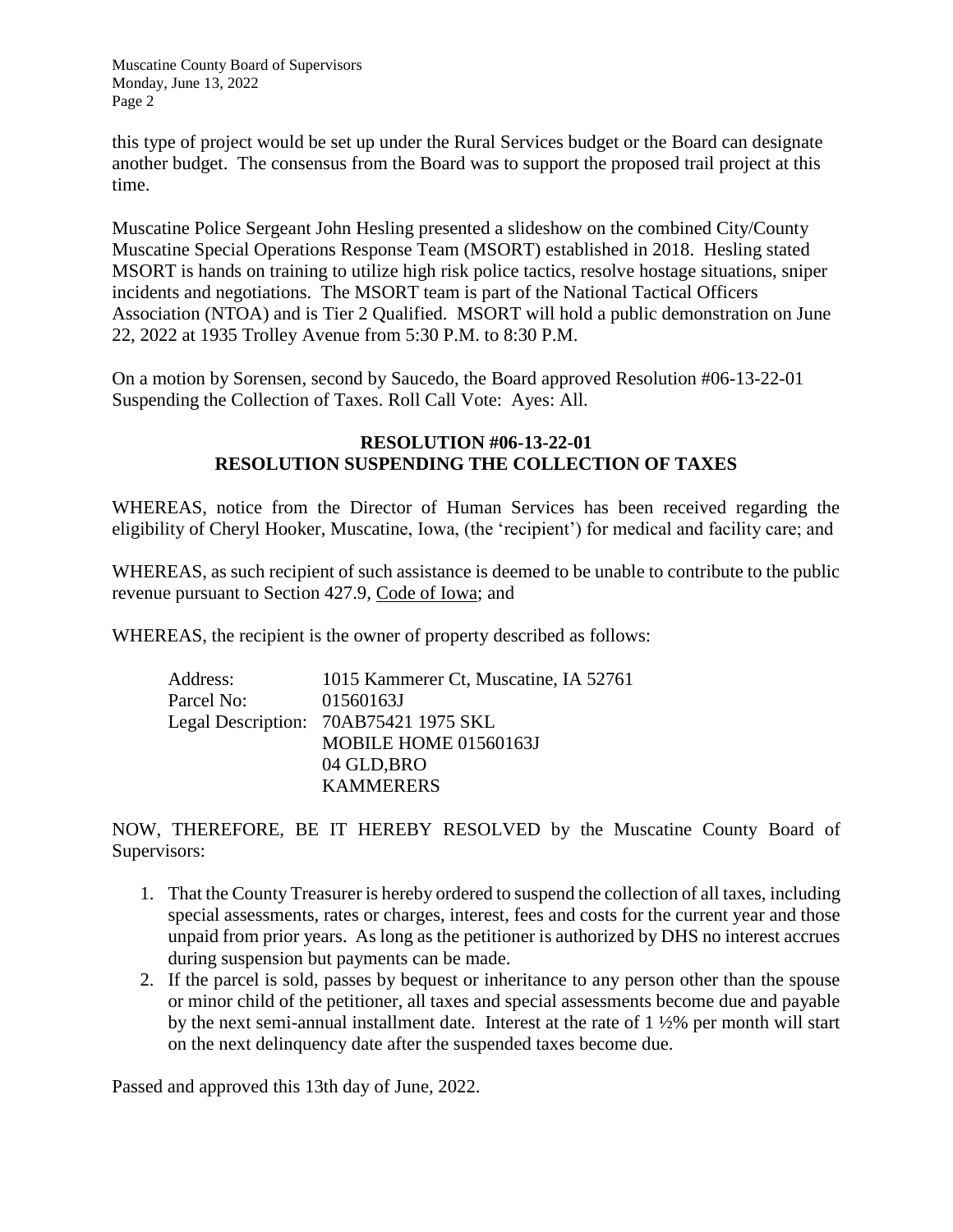#### ATTEST:

| /s/Tibe Vander Linden           | /s/Scott Sauer, Chairperson                  |
|---------------------------------|----------------------------------------------|
| <b>Muscatine County Auditor</b> | <b>Muscatine County Board of Supervisors</b> |

On a motion by Saucedo, second by Sorensen, the Board approved Resolution #06-13-22-02 Abating Interest and Additional Costs: Unknown Owner Parcels as amended to include Abatement of Taxes. Roll Call Vote: Ayes: All.

### **RESOLUTION #06-13-22-02 ABATING TAXES, INTEREST AND ADDITIONAL COSTS: UNKNOWN OWNER PARCELS**

BE IT HEREBY RESOLVED by the Board of Supervisors of Muscatine:

- 1. That pursuant to a request by the Muscatine County Treasurer, attached hereto and made a part hereof by this reference, taxes, interest and additional costs accrued, due and owing on the properties described on the request through tax year 2020 are hereby abated.
- 2. That pursuant to a request by the Muscatine County Treasurer, attached hereto and made a part hereof by this reference, taxes, interest and additional costs accrued, due and owing on the properties described on the request for the 2021 tax year are either hereby abated or the Assessor shall list them at zero dollars (\$0.00).
- 3. That pursuant to a request by the Muscatine County Treasurer, attached hereto and made a part hereof by this reference, taxes, interest and additional costs which may accrue, become due and/or owing on the properties described on the request for the 2022 tax year or applicable portion thereof are either hereby abated or the Assessor shall list them at zero dollars (\$0.00) at the point in time when the property is placed back on the tax rolls by the County.
- 4. That the Treasurer is hereby directed to strike the amount due from the tax rolls.

Passed and approved this 13<sup>th</sup> day of June, 2022.

ATTEST:

/s/Tibe Vander Linden /s/Scott Sauer, Chairperson Muscatine County Auditor Muscatine County Board of Supervisors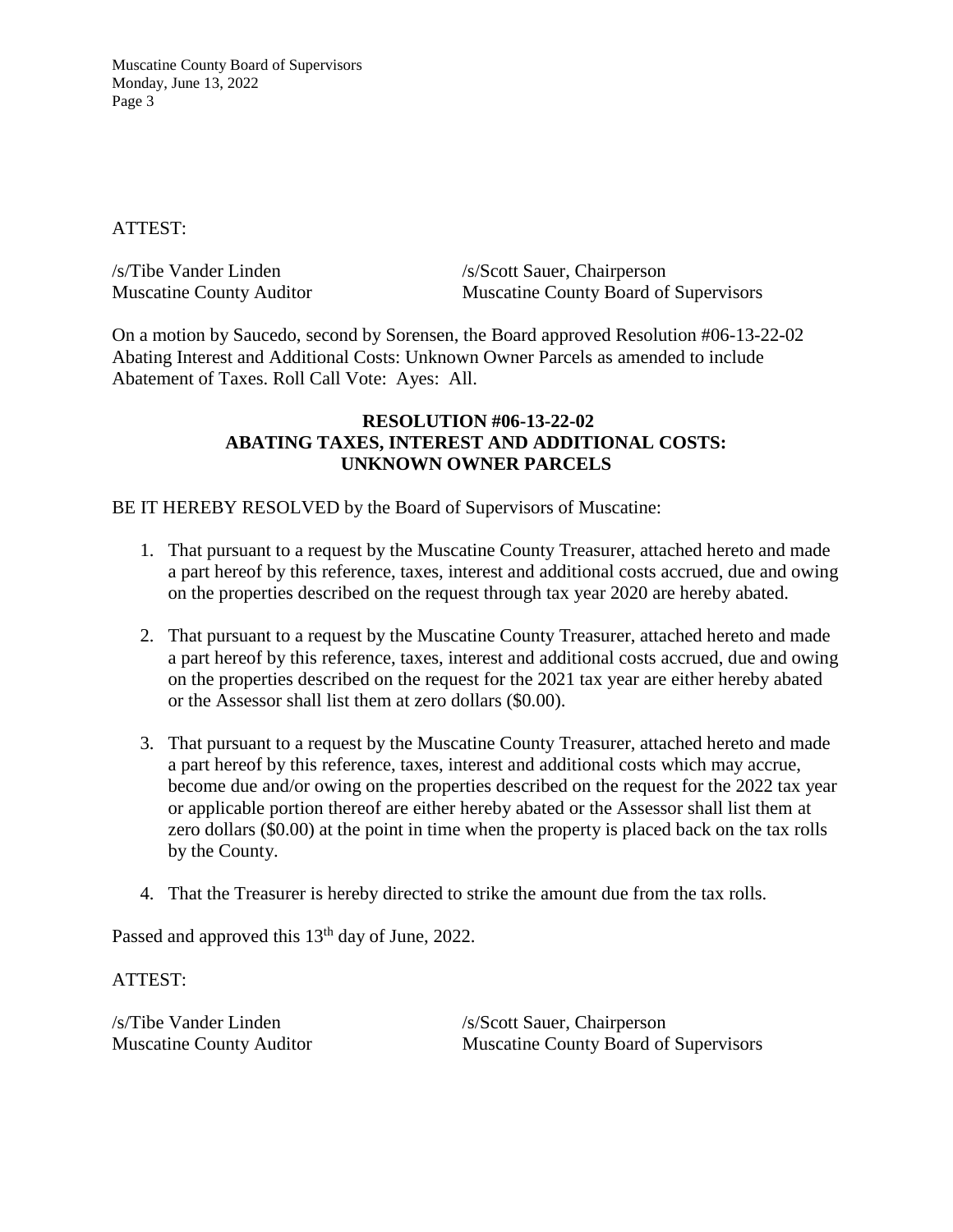On a motion by Sorensen, second by Saucedo, the Board approved Revised Resolution #06-13- 22-03 Abating Taxes, Interest and Additional Costs: Unknown Owner Parcels. Roll Call Vote: Ayes: All.

## **RESOLUTION #06-13-22-03 ABATING TAXES, INTEREST AND ADDITIONAL COSTS: UNKNOWN OWNER PARCELS**

BE IT HEREBY RESOLVED by the Board of Supervisors of Muscatine:

- 1. That pursuant to a request by the Muscatine County Treasurer, attached hereto and made a part hereof by this reference, taxes, interest and additional costs accrued, due and owing on the properties described on the request through tax year 2020 are hereby abated.
- 2. That pursuant to a request by the Muscatine County Treasurer, attached hereto and made a part hereof by this reference, taxes, interest and additional costs accrued, due and owing on the properties described on the request for the 2021 tax year are either hereby abated or the Assessor shall list them at zero dollars (\$0.00).
- 3. That pursuant to a request by the Muscatine County Treasurer, attached hereto and made a part hereof by this reference, taxes, interest and additional costs which may accrue, become due and/or owing on the properties described on the request for the 2022 tax year or applicable portion thereof are either hereby abated or the Assessor shall list them at zero dollars (\$0.00) at the point in time when the property is placed back on the tax rolls by the County.
- 4. That the Treasurer is hereby directed to strike the amount due from the tax rolls.

Passed and approved this 13<sup>th</sup> day of June, 2022.

# ATTEST:

/s/Tibe Vander Linden /s/Scott Sauer, Chairperson Muscatine County Auditor Muscatine County Board of Supervisors

On a motion by Sorensen, second by Saucedo, the Board approved an agreement between Eastern Iowa Community College District/Muscatine Community College and Muscatine County to provide video production services for the period 7/1/2022 through 6/30/2025. Ayes: All.

On a motion by Mather, second by Sorensen, the Board authorized the Chair to execute the FY 22/23 Contract for Specialized Transportation services with River Bend Transit, in the amount of \$7,000.00. Ayes: All.